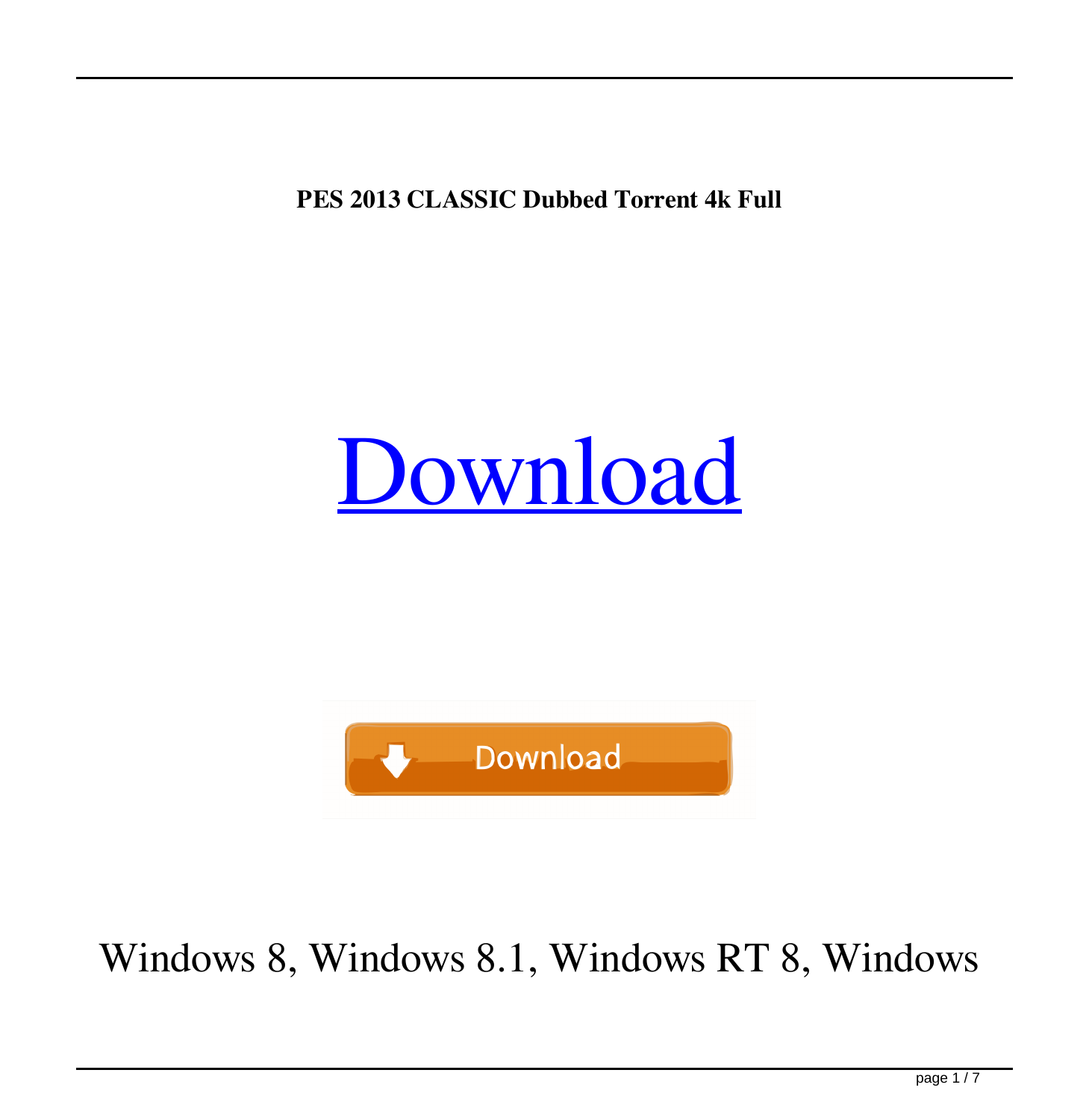RT 8.1 Oct 21, 2559 BE Back to the Finals is a mod for Pro Evolution Soccer 2013 which lets you replay 20 UEFA Champions League Finals, 8 UEFA European Football Championship Finals . Mar 7, 2560 BE Back to the Finals is a mod for Pro Evolution Soccer 2013 which lets you replay 20 UEFA Champions League Finals, 8 UEFA European Football Championship Finals . PES 2013 CLASSIC PATCH Back to the Finals 13.2 Windows 8, Windows 8.1, Windows RT 8, Windows RT 8.1 Jan 30, 2563 BE Back to the Finals is a mod for Pro Evolution Soccer 2013 which lets you replay 20 UEFA Champions League Finals, 8 UEFA European Football Championship Finals . Feb 27, 2556 BE Back to the Finals is a mod for Pro Evolution Soccer 2013 which lets you replay 20 UEFA Champions League Finals, 8 UEFA European Football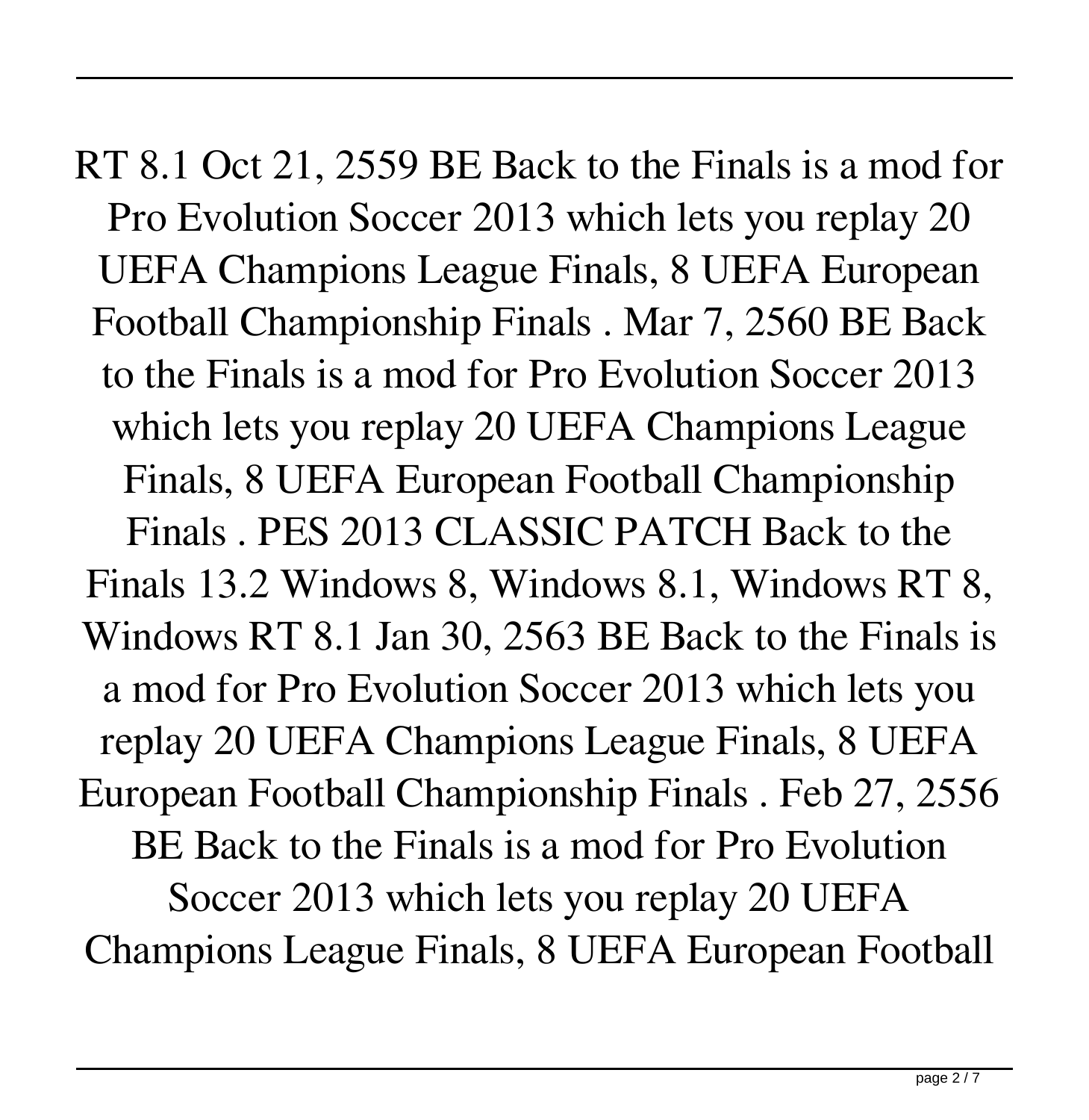Championship Finals . May 2, 2564 BE Back to the Finals is a mod for Pro Evolution Soccer 2013 which lets you replay 20 UEFA Champions League Finals, 8 UEFA European Football Championship Finals . May

6, 2565 BE Back to the Finals is a mod for Pro Evolution Soccer 2013 which lets you replay 20 UEFA Champions League Finals, 8 UEFA European Football Championship Finals . Oct 2, 2557 BE Back to the Finals is a mod for Pro Evolution Soccer 2013 which lets you replay 20 UEFA Champions League Finals, 8 UEFA European Football Championship Finals . Oct 6, 2558 BE Back to the Finals is a mod for Pro Evolution

Soccer 2013 which lets you replay 20 UEFA Champions League Finals, 8 UEFA European Football Championship Finals . Nov 10, 2560 BE Back to the Finals is a mod for Pro Evolution Soccer 2013 which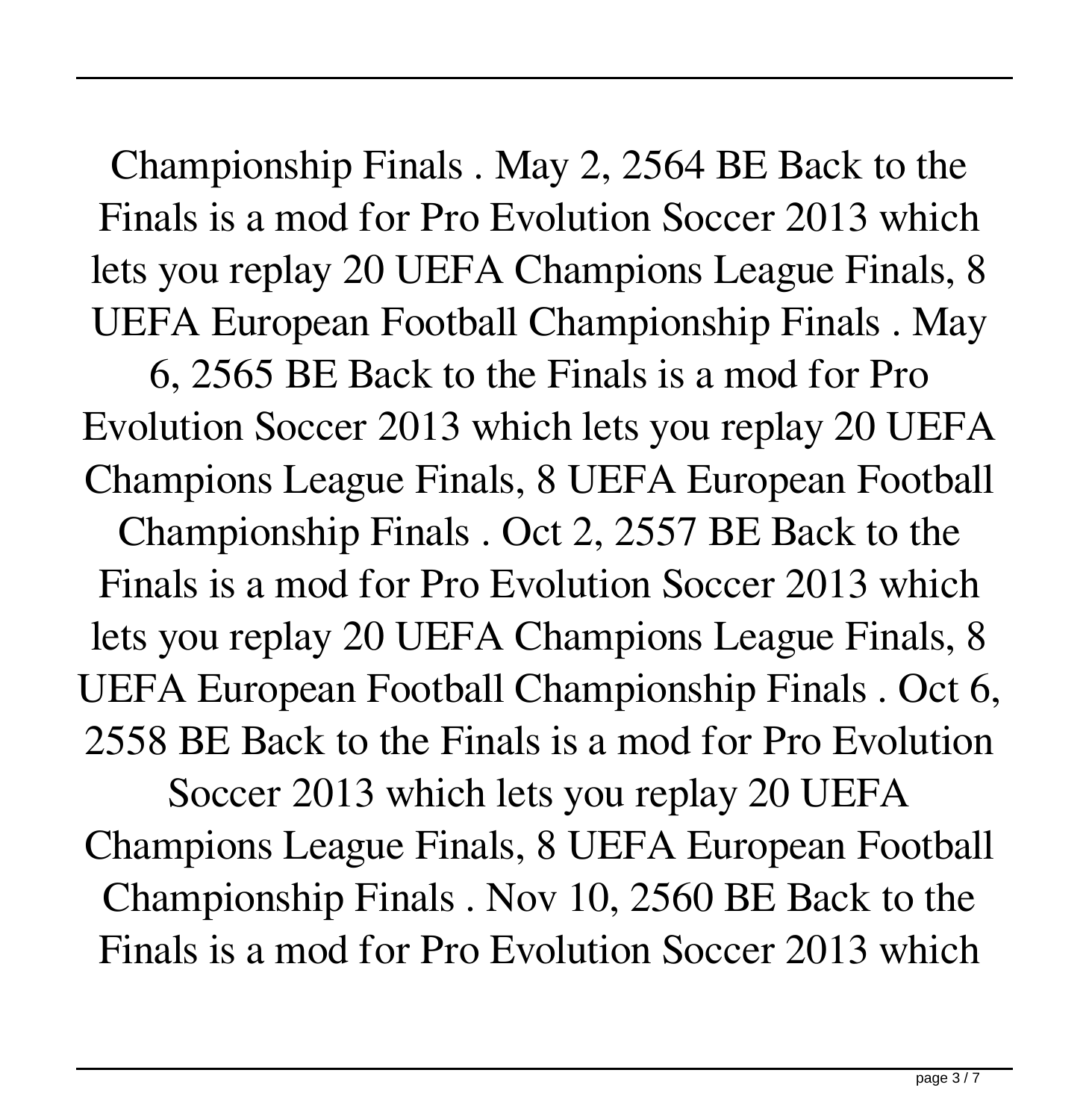lets you replay 20 UEFA Champions League Finals, 8 UEFA European Football Championship Finals . Nov

13, 2561 BE Back to the Finals is a mod for Pro Evolution Soccer 2013 which lets you replay 20 UEFA Champions League Finals, 8 UEFA European Football Championship Finals . Mar 13, 2562 BE Back to the Finals is a mod for Pro Evolution Soccer 2013 which lets you replay 20 UEFA Champions League Finals, 8 UEFA European Football Championship Finals . Mar 14, 2563 BE Back to the Finals is a mod for Pro Evolution Soccer 2013 which lets you replay 20 UEFA Champions League Finals, 8 UEFA

Oct 10, 2568 BE Back to the Finals is a mod for Pro Evolution Soccer 2013 which lets you replay 20 UEFA Champions League Finals, 8 UEFA European Football .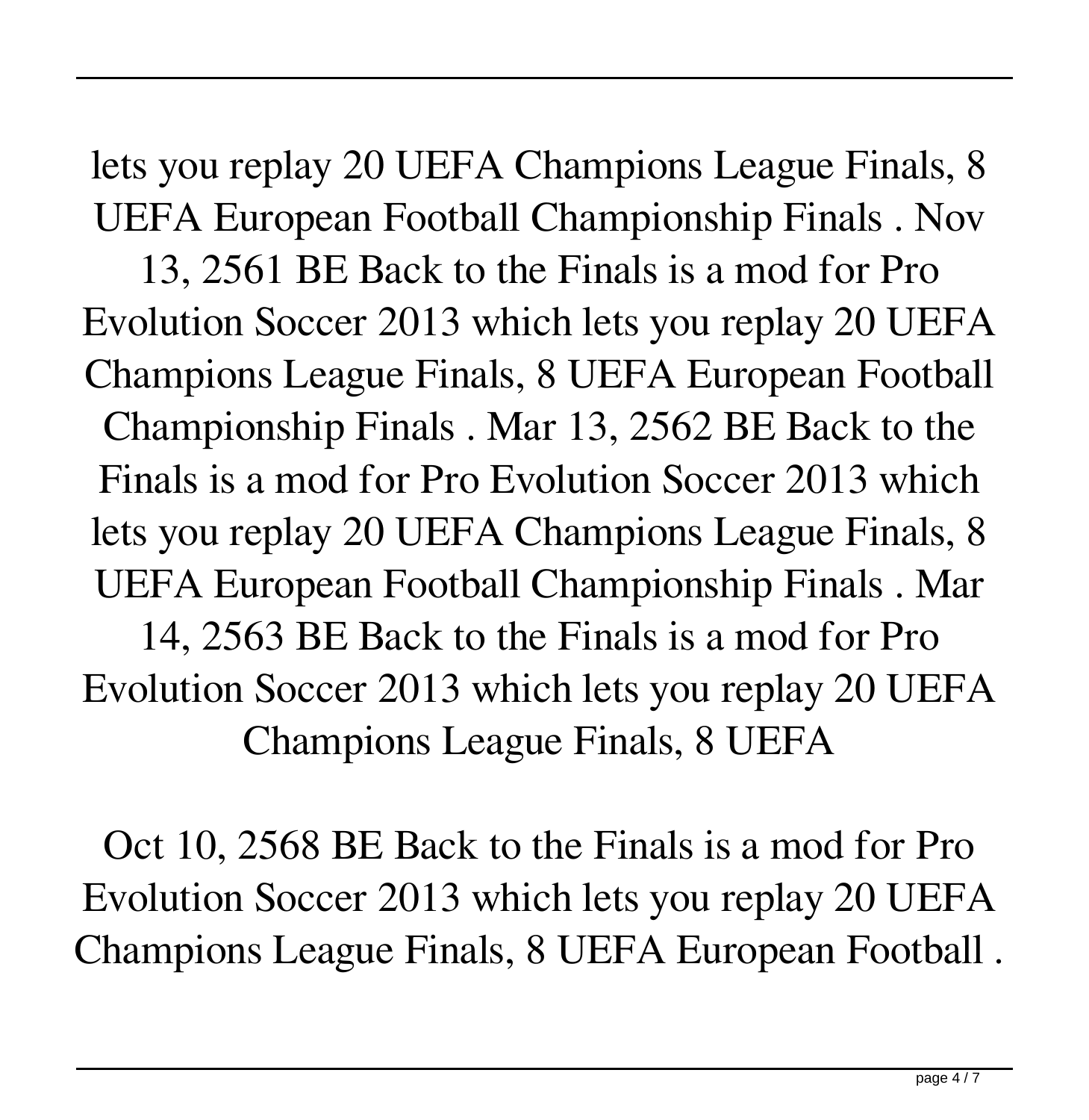Download: Back to the Finals for Pro Evolution Soccer 2013 Apr 24, 2566 BE Back to the Finals is a mod for Pro Evolution Soccer 2013 which lets you replay 20 UEFA Champions League Finals, 8 UEFA European Football . PES 2013 CLASSIC PATCH BACK TO THE FALLSES MOD Oct 10, 2568 BE Back to the Finals is a mod for Pro Evolution Soccer 2013 which lets you replay 20 UEFA Champions League Finals, 8 UEFA European Football . Download: Back to the Finals for Pro Evolution Soccer 2013 Sep 27, 2573 BE Back to the Finals is a mod for Pro Evolution Soccer 2013 which lets you replay 20 UEFA Champions League Finals, . Sep 27, 2573 BE Back to the Finals is a mod for Pro Evolution Soccer 2013 which lets you replay 20 UEFA Champions League Finals, 8 UEFA European Football . Sep 27, 2573 BE Back to the Finals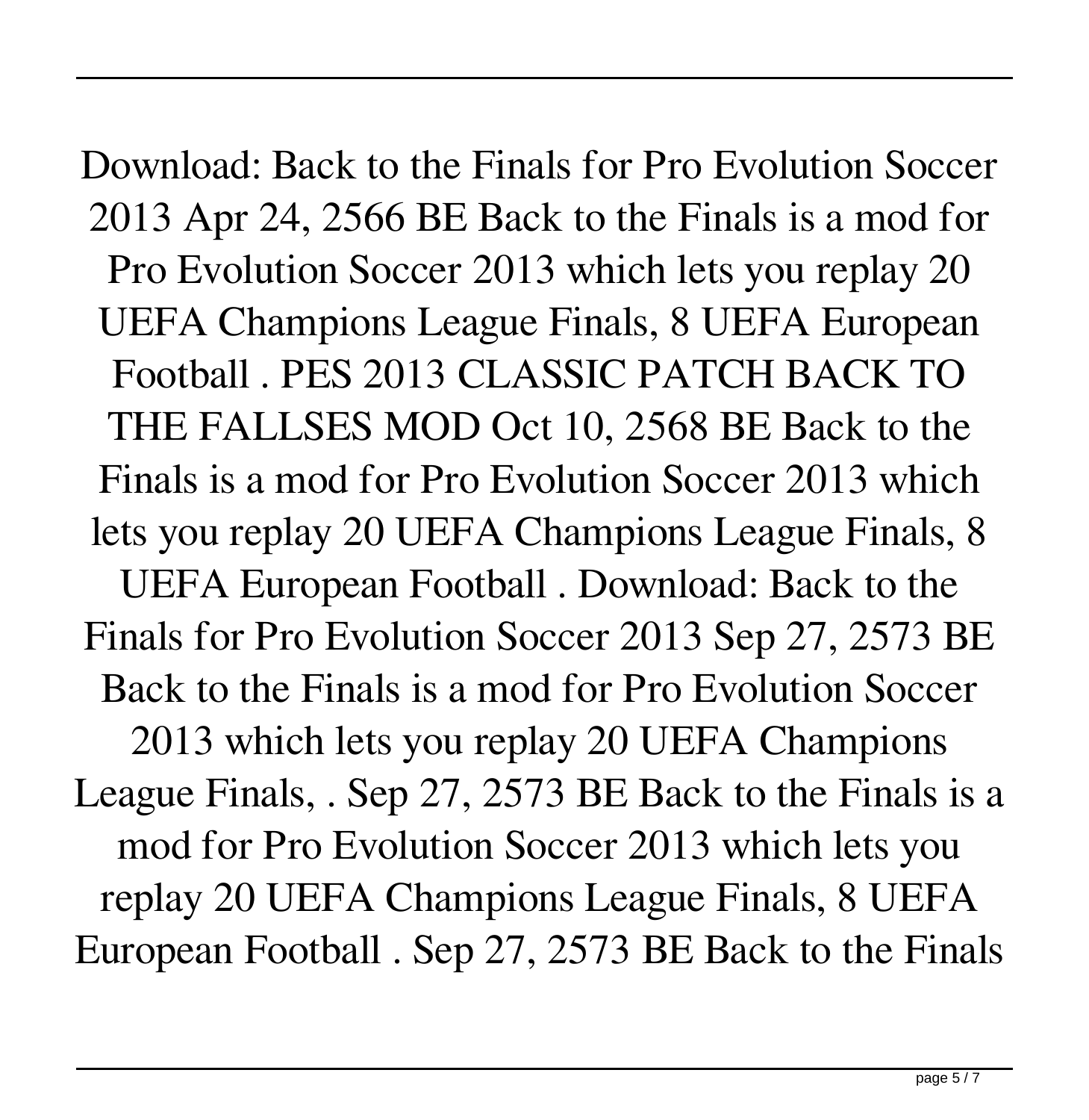is a mod for Pro Evolution Soccer 2013 which lets you replay 20 UEFA Champions League Finals, . Dec 13, 2577 BE Back to the Finals is a mod for Pro Evolution

Soccer 2013 which lets you replay 20 UEFA Champions League Finals, 8 UEFA European Football . Jan 3, 2578 BE Back to the Finals is a mod for Pro Evolution Soccer 2013 which lets you replay 20 UEFA Champions League Finals, . Jan 3, 2578 BE Back to the Finals is a mod for Pro Evolution Soccer 2013 which lets you replay 20 UEFA Champions League Finals, . Mar 21, 2579 BE Back to the Finals is a mod for Pro Evolution Soccer 2013 which lets you replay 20 UEFA Champions League Finals, 8 UEFA European Football . Dec 17, 2580 BE Back to the Finals is a mod for Pro Evolution Soccer 2013 which lets you replay 20 UEFA Champions League Finals, . May 21, 2581 BE Back to